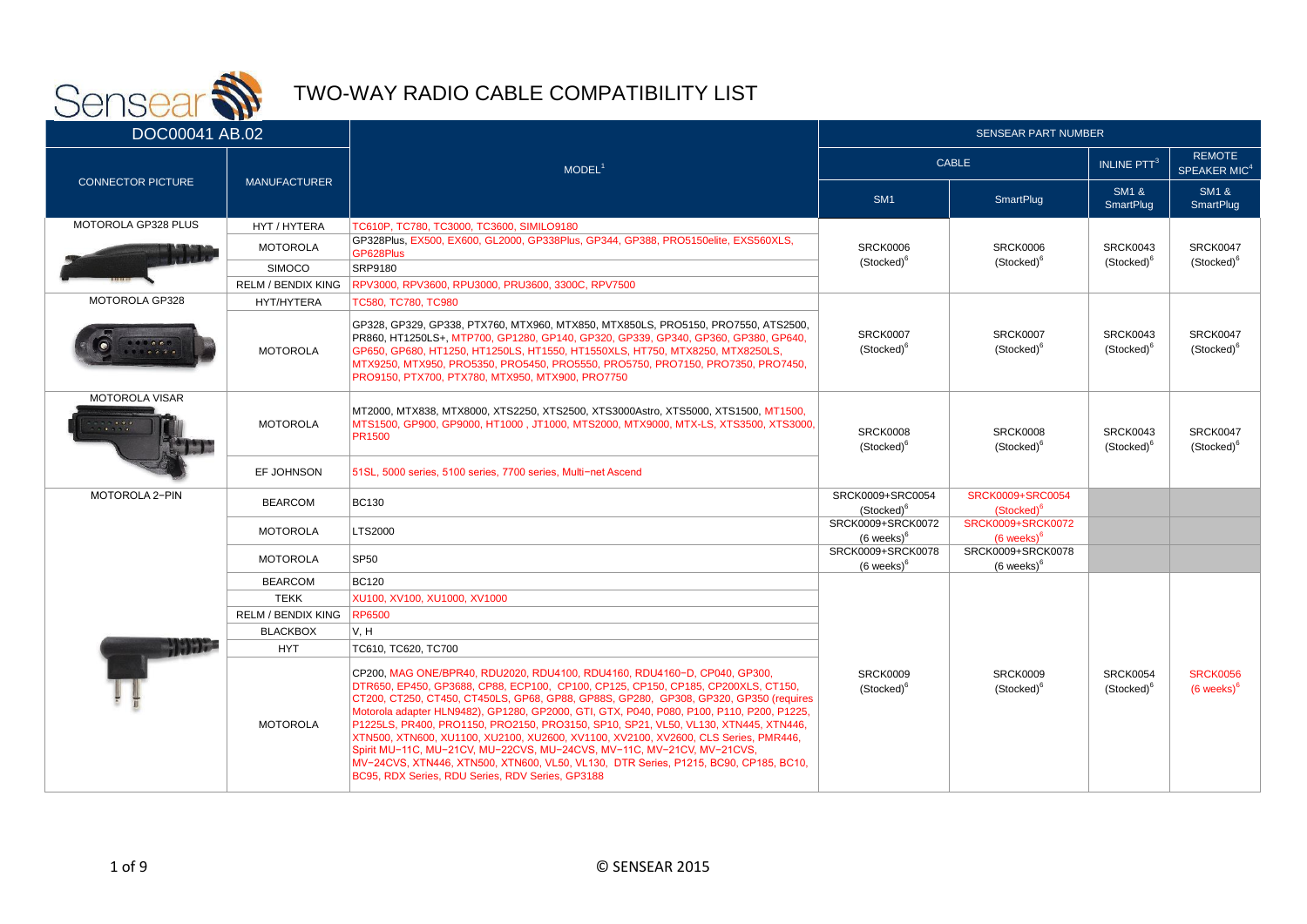

| DOC00041 AB.02                                         |                     |                                                                                                                                                                                                                                                                                                                                                                                                                                                                                                                                                       | <b>SENSEAR PART NUMBER</b>                                                      |                                                      |                                           |                                           |
|--------------------------------------------------------|---------------------|-------------------------------------------------------------------------------------------------------------------------------------------------------------------------------------------------------------------------------------------------------------------------------------------------------------------------------------------------------------------------------------------------------------------------------------------------------------------------------------------------------------------------------------------------------|---------------------------------------------------------------------------------|------------------------------------------------------|-------------------------------------------|-------------------------------------------|
|                                                        |                     | MODEL <sup>1</sup>                                                                                                                                                                                                                                                                                                                                                                                                                                                                                                                                    |                                                                                 | <b>CABLE</b>                                         |                                           | <b>REMOTE</b><br>SPEAKER MIC <sup>4</sup> |
| <b>CONNECTOR PICTURE</b>                               | <b>MANUFACTURER</b> |                                                                                                                                                                                                                                                                                                                                                                                                                                                                                                                                                       | SM <sub>1</sub>                                                                 | SmartPlug                                            | <b>SM1 &amp;</b><br><b>SmartPlug</b>      | <b>SM1 &amp;</b><br><b>SmartPlug</b>      |
| <b>ICOM MULTIPIN</b><br>៓៓៓៓៓៓៓៓៓៓៓៓៓                  | <b>ICOM</b>         | IC-F60, IC-F50, IC-F51, IC-F61, IC-F30G, IC-F30GT, ICF-30GS, IC-F31GS, IC-F31GT,<br>IC-F40G, IC-F40GS, IC-F40GT, F70, F80, M87/88, IC-F3061 Series, IC-F4061 Series, IC-F3161<br>Series, IC-F4161 Series, IC-F31, IC-F41G, IC-F50V, IC-F60V                                                                                                                                                                                                                                                                                                           | <b>SRCK0010</b><br>(Stocked) <sup>6</sup>                                       | <b>SRCK0010</b><br>(Stocked) <sup>6</sup>            | <b>SRCK0043</b><br>(Stocked) <sup>6</sup> | SRCK0047<br>(Stocked) <sup>6</sup>        |
| <b>KENWOOD MULTIPIN</b><br>1.32211100<br><b>Talala</b> | <b>KENWOOD</b>      | NexEdge NX210, NexEdge NX5300, TK-3140, NexEdge NX200/300, NexEdge NX410, TK-280,<br><b>SRCK0011</b><br><b>SRCK0011</b><br>TK285N, TK-290, TK-480, TK-2140, TK-3180, TK-190, TK-380, TK-385, TK-390, TK-481,<br>TK-2041, TK-2180, TK-3148, TK-5210, TK-5310, TK-5220, TK-390, TK-5400, TK-5320,<br>(Stocked) <sup>6</sup><br>(Stocked) <sup>6</sup><br>TK-5410, TK-5310                                                                                                                                                                               |                                                                                 | SRCK0043<br>(Stocked) <sup>6</sup>                   | SRCK0047<br>(Stocked) <sup>6</sup>        |                                           |
| ICOM 2-PIN                                             | COBRA               | <b>ALL TWO PIN</b>                                                                                                                                                                                                                                                                                                                                                                                                                                                                                                                                    |                                                                                 |                                                      |                                           |                                           |
|                                                        | <b>GME</b>          | TX6100, TX6000, TX6200, TX7000                                                                                                                                                                                                                                                                                                                                                                                                                                                                                                                        |                                                                                 |                                                      |                                           |                                           |
|                                                        | <b>ICOM</b>         | IC-F43GS, IC-40S, IC-F3G, IC-F3GS, IC-F4G, IC-F4GS, IC-3S, IC-40GX, IC-4008, IC-4088A,<br>IC-F3, IC-F4, IC-F4S, IC-F10, IC-F11, IC-F11S, IC-F14, IC-F14S, IC-F15 IC-F20, IC-F21,<br>IC-F21S, IC-F22, IC-F24, IC-F24S, IC-F30G, IC-F31, IC-F33, IC-F33G, IC-F43G, IC-F43TR,<br>IC-F3001, IC-F3011, IC-F3021, IC-F3021S, IC-F3021T, IC-F4001, IC-F4011, IC-F4021,<br>IC-F4021S, IC-F4021T, IC-F4101, IC-F4041, IC-F3101, IC-F3041, ICF3061, IC-F40, IC-F40S,<br>IC-F4TR. IC-H2. IC-H6. IC-J12. IC-M5. IC-U12. IC-U16. BC100. IC-F3033. IC-F4033. IC-41S | <b>SRCK0012</b><br>(Stocked) <sup>6</sup>                                       | <b>SRCK0012</b><br>(Stocked) <sup>6</sup>            | <b>SRCK0054</b><br>(Stocked) <sup>6</sup> | <b>SRCK0056</b><br>$(6 \text{ weeks})^6$  |
|                                                        | <b>MAXON</b>        | PL1145, PL2215, PL2245, PL2415, PL2445, SL25, SL55, SP100, SP120, SP130, SP140                                                                                                                                                                                                                                                                                                                                                                                                                                                                        |                                                                                 |                                                      |                                           |                                           |
|                                                        | <b>MOTOROLA</b>     | Distance, Distance DPS, Talkabout 200, Talkabout 250                                                                                                                                                                                                                                                                                                                                                                                                                                                                                                  |                                                                                 |                                                      |                                           |                                           |
|                                                        | <b>RITRON</b>       | Jobcom JMX, Jobcom MBX, Patriot Series RTX, Patriot Series SST                                                                                                                                                                                                                                                                                                                                                                                                                                                                                        |                                                                                 |                                                      |                                           |                                           |
|                                                        | <b>UNIDEN</b>       | UH040, UH042, UH044, UH050, UH052, UH056                                                                                                                                                                                                                                                                                                                                                                                                                                                                                                              |                                                                                 |                                                      |                                           |                                           |
|                                                        | <b>VERTEX</b>       | VX200, VX500, VX510, VX520UD                                                                                                                                                                                                                                                                                                                                                                                                                                                                                                                          |                                                                                 |                                                      |                                           |                                           |
| <b>MOTOROLA MOTOTRBO</b>                               | <b>MOTOROLA</b>     | XPR 6000 Series (XPR6100, XPR6350, XPR6380, XPR6550, XPR6580, XPR6500, XPR6300), XPR<br>7000 Series (XPR7550, XPR7350, XPR7580, XPR7380), DP3000 Series (DP3400, DP3401,<br>DP3600, DP3601), DP4000 Series (DP4400, DP4401, DP4600, DP4601, DP4800, DP4801), DGP<br>4150, DGP4150+, DGP6150, DGP6150+, DGP8050/5050, DGP8550/5550, XiR P8200, XiR P8208,<br>XiR P8260, XiR P8268, XiR P8600, XiR P8608, XiR P8620, XiR P8628, XiR P8660, XiR P8668,<br>APX7000 Series, APX6000 Series, APX4000 Series                                                 | SRCK0014<br><b>SRCK0014</b><br>(Stocked) <sup>6</sup><br>(Stocked) <sup>6</sup> |                                                      | <b>SRCK0043</b><br>(Stocked) <sup>6</sup> | SRCK0047<br>(Stocked) <sup>6</sup>        |
| MOTOROLA MTP850S                                       | <b>MOTOROLA</b>     | MTP850S, MTP6550, MTP6750                                                                                                                                                                                                                                                                                                                                                                                                                                                                                                                             | <b>SRCK0059</b><br>(6 weeks $& 20$ MOQ) <sup>6</sup>                            | <b>SRCK0059</b><br>$(6$ weeks & 20 MOQ) <sup>6</sup> | <b>SRCK0043</b><br>(Stocked) <sup>6</sup> | SRCK0047<br>(Stocked) <sup>6</sup>        |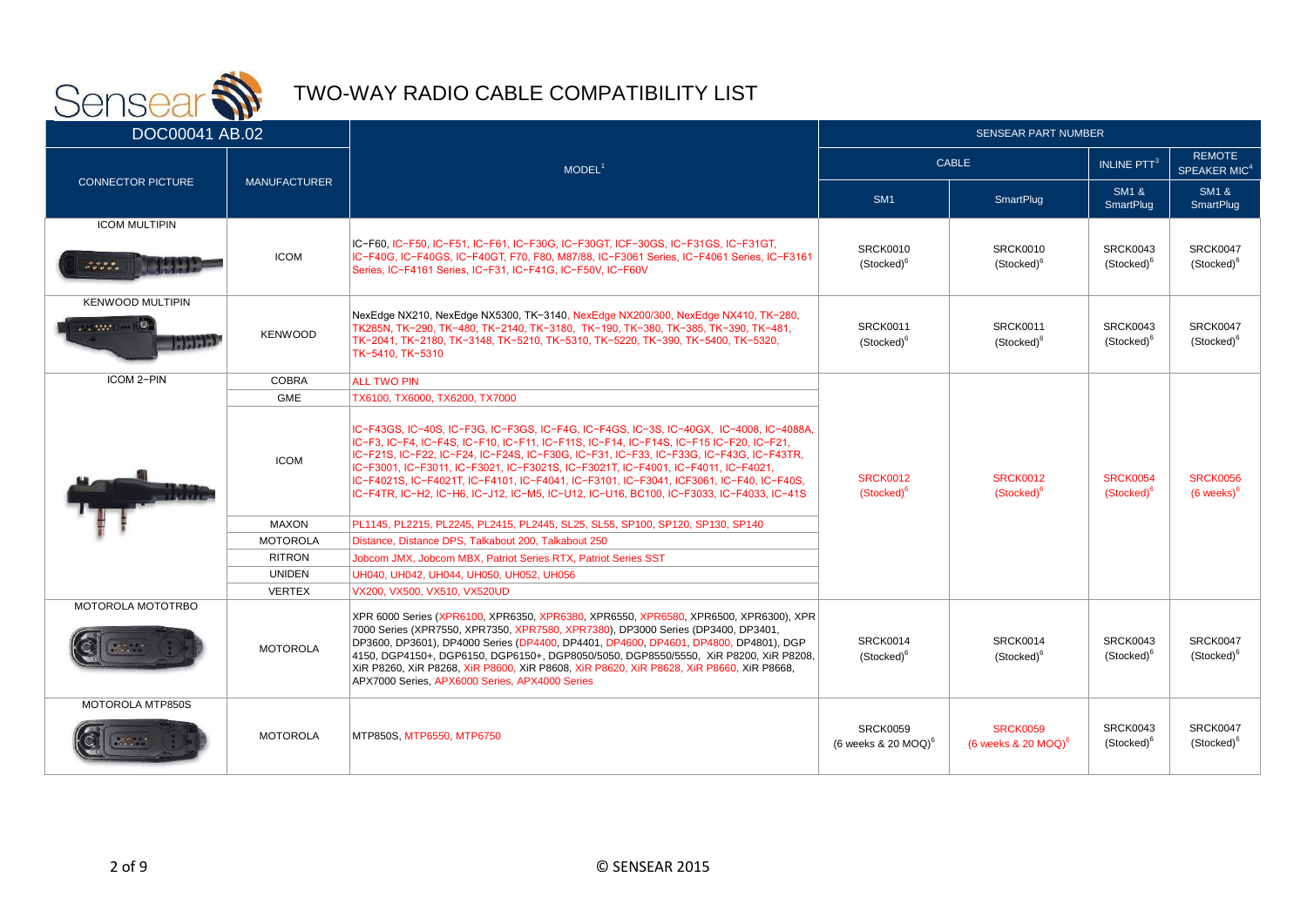

| $\sim$ $\sim$ $\sim$ $\sim$ $\sim$<br>DOC00041 AB.02 |                           |                                                                                                                                                                                                                                                                                                                                                                                                                                                                                                                                                                                                                                                                                                                                                                                                                                                                                                                                                                                                                                                                                                                                                                                                                                            | <b>SENSEAR PART NUMBER</b>                                                             |                                                      |                                           |                                           |                                           |                                           |
|------------------------------------------------------|---------------------------|--------------------------------------------------------------------------------------------------------------------------------------------------------------------------------------------------------------------------------------------------------------------------------------------------------------------------------------------------------------------------------------------------------------------------------------------------------------------------------------------------------------------------------------------------------------------------------------------------------------------------------------------------------------------------------------------------------------------------------------------------------------------------------------------------------------------------------------------------------------------------------------------------------------------------------------------------------------------------------------------------------------------------------------------------------------------------------------------------------------------------------------------------------------------------------------------------------------------------------------------|----------------------------------------------------------------------------------------|------------------------------------------------------|-------------------------------------------|-------------------------------------------|-------------------------------------------|-------------------------------------------|
|                                                      |                           | <b>CABLE</b><br>MODEL <sup>1</sup>                                                                                                                                                                                                                                                                                                                                                                                                                                                                                                                                                                                                                                                                                                                                                                                                                                                                                                                                                                                                                                                                                                                                                                                                         |                                                                                        |                                                      | <b>INLINE PTT</b> <sup>3</sup>            | <b>REMOTE</b><br>SPEAKER MIC <sup>4</sup> |                                           |                                           |
| <b>CONNECTOR PICTURE</b>                             | <b>MANUFACTURER</b>       |                                                                                                                                                                                                                                                                                                                                                                                                                                                                                                                                                                                                                                                                                                                                                                                                                                                                                                                                                                                                                                                                                                                                                                                                                                            | SM <sub>1</sub>                                                                        | <b>SmartPlug</b>                                     | <b>SM1 &amp;</b><br><b>SmartPlug</b>      | <b>SM1 &amp;</b><br><b>SmartPlug</b>      |                                           |                                           |
| KENWOOD 2-PIN                                        | <b>HYT</b>                | TC265, TC266, TC268, TC368, TC620, TC700EX                                                                                                                                                                                                                                                                                                                                                                                                                                                                                                                                                                                                                                                                                                                                                                                                                                                                                                                                                                                                                                                                                                                                                                                                 |                                                                                        |                                                      |                                           |                                           |                                           |                                           |
| nn yr                                                | <b>KENWOOD</b>            | TK-3202, TK-360, TK-3170, TK-3207, TK-3303, TH-D7, TH-D7A, TH-D7AG, TH-D7E, TH-F6,<br>ТН-F6A, ТН-F7, ТН-F7E, ТН-G71, ТН-G71A, ТН-G71E, ТН-К2, ТН-К2А, ТН-К2АТ, ТН-К2Е,<br>TH-K2ET, TH-21, TH-21AT, TH-21BT, TH-22, TH-22A, TH-22AT, TH-22E, TH-25, TH-26,<br>ТН-27, ТН-28, ТН-28А, ТН-31АТ, ТН-31ВТ, ТН-41АТ, ТН-41ВТ, ТН-42, ТН-42А, ТН-42АТ,<br>TH-42E, TH-45, TH-46, TH-47, TH-48, TH-48A, TH-55, TH-75, TH-77, TH-77A, TH-78A,<br>TH-G71, TH-205, TH-225, TH-235, TH-235A, TH-235E, TH-315, TH-415, TK-208, TK-220,<br>TK-240, TK-240D, TK-248, TK-250, TK-260, TK-260G, TK-270, TK-270G, TK-272G,<br>TK-373G, TK-308, TK-320, TK-340, TK-340D, TK-348, TK-350, TK-353, TK-360G, TK-370,<br>TK-370G, TK-372G, TK-373, TK-430, TK-431, TK-2130, TK-2160, TK-2170, TK-2200,<br>TK-2207, TK-3130, TK-3160, TK-3173, TK-3200, TK-3201, TK-278G/378G/388G(Pro Talk),<br>TK-2100/3100(Pro Talk), TK-2102/3102(Pro Power), TK-2107/3107(Pro Talk), TK-3101/3131(Free<br>Talk), TK-2130/3130/3131(Pro Talk XLS), TK-3101(Free Talk XL), TK-2212, TK-2202, TK-2300,<br>TK-2360, TK-3212, TK-3230, TK-3230XLS, TK-3350, TK-3360, TK-072A, TK-3300, TK-170,<br>TK-2302, TK-3302, TK-2312, TK-3312, NexEdge NX220, NexEdge NX320, TK-2307, TK-3307 | <b>SRCK0013</b><br><b>SRCK0013</b><br>(Stocked) <sup>6</sup><br>(Stocked) <sup>6</sup> |                                                      |                                           |                                           | <b>SRCK0043</b><br>(Stocked) <sup>6</sup> | <b>SRCK0047</b><br>(Stocked) <sup>6</sup> |
|                                                      | <b>RELM / BENDIX KING</b> | RPU416, RPV516, RPU499, RPV599X, RPV516A, RPV599A Plus, RPU416A, RPU499A Plus,<br><b>RPU4200</b>                                                                                                                                                                                                                                                                                                                                                                                                                                                                                                                                                                                                                                                                                                                                                                                                                                                                                                                                                                                                                                                                                                                                           |                                                                                        |                                                      |                                           |                                           |                                           |                                           |
|                                                      | <b>UBZ</b>                | LF48                                                                                                                                                                                                                                                                                                                                                                                                                                                                                                                                                                                                                                                                                                                                                                                                                                                                                                                                                                                                                                                                                                                                                                                                                                       |                                                                                        |                                                      |                                           |                                           |                                           |                                           |
| Motorola GM300 Dash Radio                            | <b>MOTOROLA</b>           | GM339, PRO5100, GM360, PRO7200, CDM1250, CDM1550, GM338                                                                                                                                                                                                                                                                                                                                                                                                                                                                                                                                                                                                                                                                                                                                                                                                                                                                                                                                                                                                                                                                                                                                                                                    | <b>SRCK0015</b><br><b>SRCK0015</b><br>$(6$ weeks) $6$<br>$(6$ weeks) $6$               |                                                      | <b>SRCK0043</b><br>(Stocked) <sup>6</sup> | <b>SRCK0047</b><br>(Stocked) <sup>6</sup> |                                           |                                           |
| SELEX H4855                                          |                           |                                                                                                                                                                                                                                                                                                                                                                                                                                                                                                                                                                                                                                                                                                                                                                                                                                                                                                                                                                                                                                                                                                                                                                                                                                            |                                                                                        |                                                      |                                           |                                           |                                           |                                           |
| $\qquad \qquad \Box$                                 | <b>SELEX</b>              | H4855                                                                                                                                                                                                                                                                                                                                                                                                                                                                                                                                                                                                                                                                                                                                                                                                                                                                                                                                                                                                                                                                                                                                                                                                                                      | <b>SRCK0016</b><br>$(6$ weeks & 20 MOQ) <sup>6</sup>                                   | <b>SRCK0016</b><br>(6 weeks $& 20$ MOQ) <sup>6</sup> | <b>SRCK0043</b><br>(Stocked) <sup>6</sup> | <b>SRCK0047</b><br>(Stocked) <sup>t</sup> |                                           |                                           |
| <b>VERTEX MULTIPIN</b>                               | <b>VERTEX</b>             | VX821, VX820, VX824, VX829, VX920, VX921, VX924, VX929, VX871, VX874, VX879, VX971,<br>VX974, VX979, VXD720, VTX720                                                                                                                                                                                                                                                                                                                                                                                                                                                                                                                                                                                                                                                                                                                                                                                                                                                                                                                                                                                                                                                                                                                        | <b>SRCK0017</b><br>(Stocked) <sup>6</sup>                                              | <b>SRCK0017</b><br>(Stocked) <sup>6</sup>            | <b>SRCK0043</b><br>(Stocked) <sup>6</sup> | <b>SRCK0047</b><br>(Stocked) <sup>6</sup> |                                           |                                           |
| NEXUS TJ-120                                         | <b>NEXUS</b>              | TJ-120, TJ-102, TJ-101                                                                                                                                                                                                                                                                                                                                                                                                                                                                                                                                                                                                                                                                                                                                                                                                                                                                                                                                                                                                                                                                                                                                                                                                                     | <b>SRCK0019</b><br>$(6$ weeks) $6$                                                     | <b>SRCK0019</b><br>$(6$ weeks) $6$                   |                                           |                                           |                                           |                                           |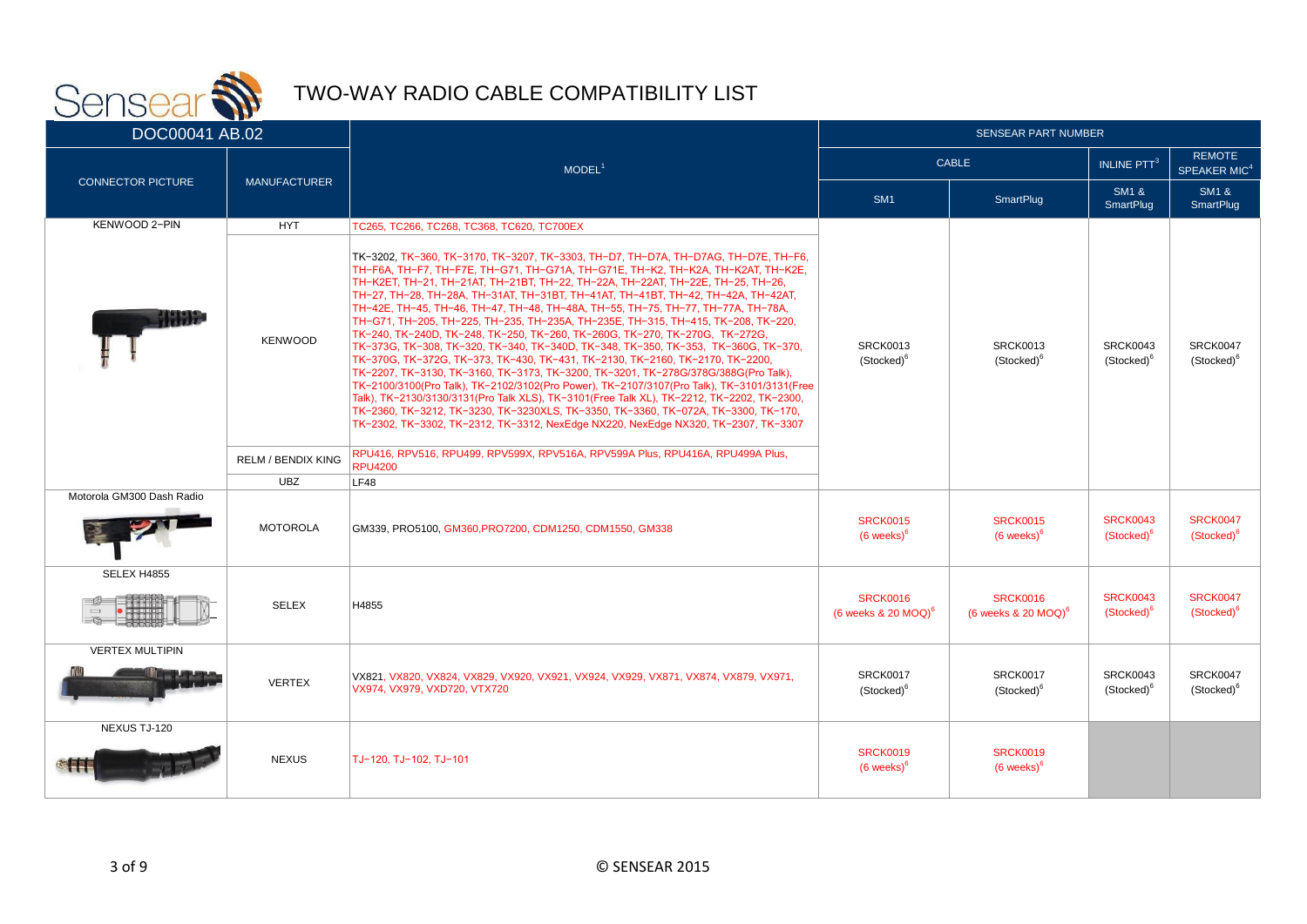

| ---<br>DOC00041 AB.02    |                     |                                                                                                                                                                                                                                                                                                                                                                                                                                                                                                                                                                                                                                                                                                     | <b>SENSEAR PART NUMBER</b>                                                                                    |                                                      |                                           |                                           |
|--------------------------|---------------------|-----------------------------------------------------------------------------------------------------------------------------------------------------------------------------------------------------------------------------------------------------------------------------------------------------------------------------------------------------------------------------------------------------------------------------------------------------------------------------------------------------------------------------------------------------------------------------------------------------------------------------------------------------------------------------------------------------|---------------------------------------------------------------------------------------------------------------|------------------------------------------------------|-------------------------------------------|-------------------------------------------|
|                          |                     | MODEL <sup>1</sup>                                                                                                                                                                                                                                                                                                                                                                                                                                                                                                                                                                                                                                                                                  | <b>CABLE</b>                                                                                                  |                                                      | <b>INLINE PTT<sup>3</sup></b>             | <b>REMOTE</b><br>SPEAKER MIC <sup>4</sup> |
| <b>CONNECTOR PICTURE</b> | <b>MANUFACTURER</b> |                                                                                                                                                                                                                                                                                                                                                                                                                                                                                                                                                                                                                                                                                                     | SM <sub>1</sub>                                                                                               | SmartPlug                                            | <b>SM1 &amp;</b><br><b>SmartPlug</b>      | <b>SM1 &amp;</b><br><b>SmartPlug</b>      |
| Simoco SRP Series        | <b>SIMOCO</b>       | SRP9130, SRP9100, SRP Series, SRP8020, SRP8030, SRP8031, SRP9120, SRP9030                                                                                                                                                                                                                                                                                                                                                                                                                                                                                                                                                                                                                           | <b>SRCK0020</b><br>(6 weeks $& 20$ MOQ) <sup>6</sup>                                                          | <b>SRCK0020</b><br>(6 weeks $& 20$ MOQ) <sup>6</sup> | <b>SRCK0043</b><br>(Stocked) <sup>6</sup> | <b>SRCK0047</b><br>(Stocked) <sup>6</sup> |
| <b>VERTEX SINGLE PIN</b> | <b>VERTEX</b>       | VX427, VX231, VX351, VX130, VX160, VX180, VX210, VX210A, VX400, VX410, VX420, VX354,<br>VX451, VX454, VX459, VX230, VX350, VX450, VX426                                                                                                                                                                                                                                                                                                                                                                                                                                                                                                                                                             | <b>SRCK0027</b><br>(Stocked) <sup>6</sup>                                                                     | <b>SRCK0027</b><br>(Stocked) <sup>6</sup>            | <b>SRCK0054</b><br>(Stocked) <sup>6</sup> | <b>SRCK0056</b><br>$(6$ weeks) $6$        |
| Sepura SRP2000           | <b>SEPURA</b>       | SRP2000, SRP3000, SRH3500, SRH3800                                                                                                                                                                                                                                                                                                                                                                                                                                                                                                                                                                                                                                                                  | <b>SRCK0028</b><br><b>SRCK0028</b><br>(6 weeks $& 20$ MOQ) <sup>6</sup><br>(6 weeks $\&$ 20 MOQ) <sup>6</sup> |                                                      | <b>SRCK0043</b><br>(Stocked) <sup>o</sup> | <b>SRCK0047</b><br>(Stocked) <sup>6</sup> |
| <b>GME TX7200</b>        | <b>COBRA</b>        | <b>ALL TWO PIN</b>                                                                                                                                                                                                                                                                                                                                                                                                                                                                                                                                                                                                                                                                                  |                                                                                                               |                                                      |                                           |                                           |
|                          | <b>GME</b>          | TX7200, TX6100, TX6000, TX6200, TX7000                                                                                                                                                                                                                                                                                                                                                                                                                                                                                                                                                                                                                                                              |                                                                                                               |                                                      |                                           |                                           |
| <b>ICOM</b>              |                     | IC-F43GS, IC-40S, IC-F3G, IC-F3GS, IC-F4G, IC-F4GS, IC-3S, IC-40GX, IC-4008, IC-4088A,<br>IC-F3, IC-F4, IC-F4S, IC-F10, IC-F11, IC-F11S, IC-F14, IC-F14S, IC-F15 IC-F20, IC-F21,<br>IC-F21S, IC-F22, IC-F24, IC-F24S, IC-F30G, IC-F31, IC-F33, IC-F33G, IC-F43G, IC-F43TR,<br>IC-F3001, IC-F3011, IC-F3021, IC-F3021S, IC-F3021T, IC-F4001, IC-F4011, IC-F4021,<br>IC-F4021S, IC-F4021T, IC-F4101, IC-F4041, IC-F3101, IC-F3041, ICF3061, IC-F40, IC-F40S,<br>IC-F4TR, IC-H2, IC-H6, IC-J12, IC-M5, IC-U12, IC-U16, BC100, IC-F3033, IC-F4033, IC-41S                                                                                                                                               |                                                                                                               |                                                      |                                           |                                           |
|                          | <b>MAXON</b>        | PL1145, PL2215, PL2245, PL2415, PL2445, SL25, SL55, SP100, SP120, SP130, SP140                                                                                                                                                                                                                                                                                                                                                                                                                                                                                                                                                                                                                      | <b>SRCK0021</b>                                                                                               | <b>SRCK0021</b>                                      | <b>SRCK0054</b>                           | <b>SRCK0056</b>                           |
|                          | <b>MOTOROLA</b>     | Distance, Distance DPS, Talkabout 200, Talkabout 250                                                                                                                                                                                                                                                                                                                                                                                                                                                                                                                                                                                                                                                | $(6$ weeks) $6$                                                                                               | $(6$ weeks) $6$                                      | (Stocked) <sup>6</sup>                    | $(6$ weeks) $6$                           |
|                          | <b>RITRON</b>       | Jobcom JMX, Jobcom MBX, Patriot Series RTX, Patriot Series SST                                                                                                                                                                                                                                                                                                                                                                                                                                                                                                                                                                                                                                      |                                                                                                               |                                                      |                                           |                                           |
| <b>UNIDEN</b>            |                     | UH040, UH042, UH044, UH050, UH052, UH056                                                                                                                                                                                                                                                                                                                                                                                                                                                                                                                                                                                                                                                            |                                                                                                               |                                                      |                                           |                                           |
|                          | <b>VERTEX</b>       | VX200, VX500, VX510, VX520UD                                                                                                                                                                                                                                                                                                                                                                                                                                                                                                                                                                                                                                                                        |                                                                                                               |                                                      |                                           |                                           |
|                          | <b>MIDLAND</b>      | G-225, G-226, G-227, G-300, G-300M, GXT250, GXT255, GXT300, GXT325, GXT400,<br>GXT444, GXT450, GXT500, GXT550, GXT555, GXT565, GXT600, GXT635, GXT650, GXT656,<br>GXT661, GXT700, GXT710, GXT735, GXT750, GXT771, GXT756, GXT757, GXT800, GXT808,<br>GXT850, GXT860, GXT881, GXT720, GXT775, GXT895, GXT900, GXT950, GXT740, GXT785,<br>GXT1000, GXT1050, GXT2000, GXT2050, GXT5000, LXT80, LXT110, LXT112, LXT114, LXT118,<br>LXT210, LXT216, LXT310, LXT410, LXT300, LXT303, LXT305, LXT315, LXT320, LXT350, LXT420,<br>LXT435, LXT276, LXT330, LXT335, LXT376, LXT318, LXT319, LXT440, LXT322, LXT323, LXT324,<br>LXT340, LXT345, LXT460, LXT360, LXT365, LXT480, LXT500, LXT535, LXT560, LXT600 |                                                                                                               |                                                      |                                           |                                           |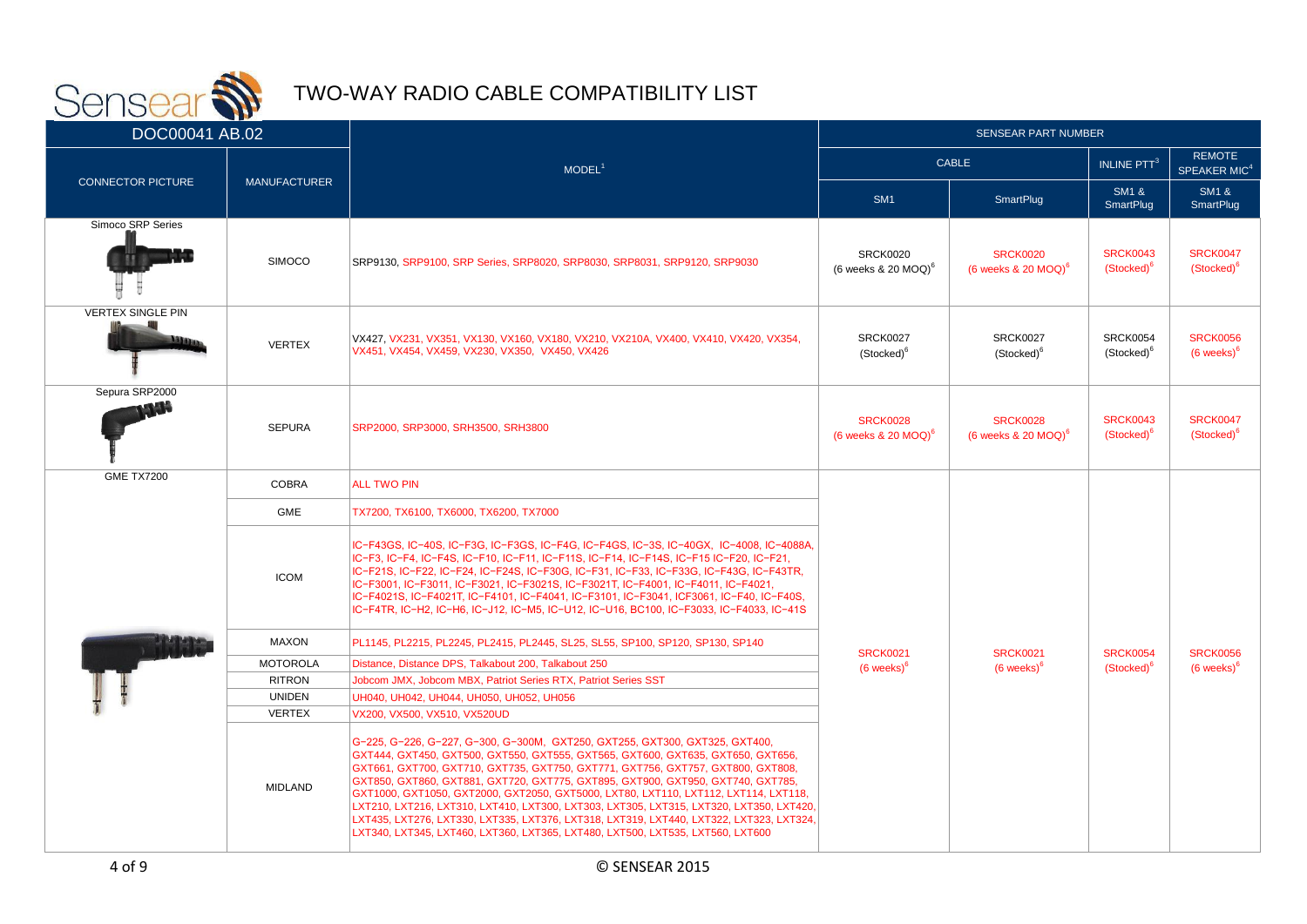

| <u>and the same of the same of the same of the same of the same of the same of the same of the same of the same of the same of the same of the same of the same of the same of the same of the same of the same of the same of t</u><br>DOC00041 AB.02 |                     |                                                                                                                                                                                                                                                                                                                                                                      | <b>SENSEAR PART NUMBER</b>                                               |                                                      |                                           |                                           |
|--------------------------------------------------------------------------------------------------------------------------------------------------------------------------------------------------------------------------------------------------------|---------------------|----------------------------------------------------------------------------------------------------------------------------------------------------------------------------------------------------------------------------------------------------------------------------------------------------------------------------------------------------------------------|--------------------------------------------------------------------------|------------------------------------------------------|-------------------------------------------|-------------------------------------------|
|                                                                                                                                                                                                                                                        |                     | MODEL <sup>1</sup>                                                                                                                                                                                                                                                                                                                                                   | <b>CABLE</b>                                                             |                                                      | <b>INLINE PTT<sup>3</sup></b>             | <b>REMOTE</b><br>SPEAKER MIC <sup>4</sup> |
| <b>CONNECTOR PICTURE</b>                                                                                                                                                                                                                               | <b>MANUFACTURER</b> |                                                                                                                                                                                                                                                                                                                                                                      | SM <sub>1</sub>                                                          | SmartPlug                                            | <b>SM1 &amp;</b><br><b>SmartPlug</b>      | <b>SM1 &amp;</b><br><b>SmartPlug</b>      |
| <b>MOTOROLA MTP</b>                                                                                                                                                                                                                                    | <b>BLACKBERRY</b>   | 7100                                                                                                                                                                                                                                                                                                                                                                 |                                                                          |                                                      |                                           |                                           |
|                                                                                                                                                                                                                                                        | <b>MOTOROLA</b>     | MTP850, Tetra MTH500, MTH650, MTH800, MTH850, Nextel Falcon Series (i205, i215, i265, i275,<br>i285, i305, i315, i325, i355, i365, i415, i450, i465, i530, i560, i570, i576, i580, i605, i615, i670, i680,<br>1710, 1720, 1730, 1733, 1736, 1740, 1760, 1776, 1830, 1833, 1836, 1850, 1855, 1860, 1870, 1875, 1880, 1890,<br>i920, i930, ic402, ic502, ic602, ic902) | <b>SRCK0033</b><br><b>SRCK0033</b><br>$(6$ weeks) $6$<br>$(6$ weeks) $6$ |                                                      | <b>SRCK0043</b><br>(Stocked) <sup>6</sup> |                                           |
|                                                                                                                                                                                                                                                        | ZEON                | Digital                                                                                                                                                                                                                                                                                                                                                              |                                                                          |                                                      |                                           |                                           |
| <b>TAIT TP8110</b><br><b>MALISTAN III</b>                                                                                                                                                                                                              | <b>TAIT</b>         | TP8110, TP8115, TP8120, TP8135, TP8140                                                                                                                                                                                                                                                                                                                               | <b>SRCK0048</b><br>(Stocked) <sup>6</sup>                                | <b>SRCK0048</b><br>(Stocked) <sup>6</sup>            |                                           |                                           |
| Harris P7300 Series                                                                                                                                                                                                                                    | Harris              | P7300 Series, P5300 Series, P5400 Series, UNITY XG-75                                                                                                                                                                                                                                                                                                                | <b>SRCK0050</b><br>$(6$ weeks) $6$                                       | <b>SRCK0050</b><br>$(6$ weeks) $6$                   |                                           |                                           |
| RJ45 and 3.5mm mono                                                                                                                                                                                                                                    | <b>KENWOOD</b>      | <b>TK8180</b>                                                                                                                                                                                                                                                                                                                                                        | <b>SRCK0060</b><br>$(6$ weeks & 20 MOQ) <sup>6</sup>                     | <b>SRCK0060</b><br>$(6$ weeks & 20 MOQ) <sup>6</sup> | <b>SRCK0043</b><br>(Stocked) <sup>6</sup> | <b>SRCK0047</b><br>(Stocked) <sup>6</sup> |
| <b>RJ45</b>                                                                                                                                                                                                                                            | <b>MOTOROLA</b>     | <b>PRO5100</b>                                                                                                                                                                                                                                                                                                                                                       | <b>SRCK0061</b><br>$(6$ weeks & 20 MOQ) <sup>6</sup>                     | <b>SRCK0061</b><br>$(6$ weeks & 20 MOQ) <sup>6</sup> | <b>SRCK0043</b><br>(Stocked) <sup>6</sup> | <b>SRCK0047</b><br>(Stocked) <sup>6</sup> |
| Mototrbo Dash radio 26-pin                                                                                                                                                                                                                             | <b>MOTOROLA</b>     | DM3400, DM3401, DM3600, DM3601, XPR 4300, XPR4350, XPR4500, XPR 4550, XiR M8220, XiR<br>M8228, XiR M8260, XiR M8268, DGM4100, DGM4100+, DGM6100+, DM4400, DM4401, DM4600,<br>DM4601, XPR5350, XPR5550, XiR M8620, XiR M8628, XiR M8660, XiR M8668, DGM8000/5000,<br>DGM8500/5500                                                                                     | <b>SRCK0062</b><br>(6 weeks $& 20$ MOQ) <sup>6</sup>                     | <b>SRCK0062</b><br>(6 weeks $& 20$ MOQ) <sup>6</sup> | <b>SRCK0043</b><br>(Stocked) <sup>6</sup> | <b>SRCK0047</b><br>(Stocked) <sup>6</sup> |
| Simoco Mobile DB15 Female                                                                                                                                                                                                                              | <b>SIMOCO</b>       | Simoco 9000 Mobile Radio                                                                                                                                                                                                                                                                                                                                             | <b>SRCK0063</b><br>(6 weeks $& 20$ MOQ) <sup>6</sup>                     | <b>SRCK0063</b><br>(6 weeks $& 20$ MOQ) <sup>6</sup> | SRCK0043<br>(Stocked) <sup>6</sup>        | <b>SRCK0047</b><br>(Stocked) <sup>6</sup> |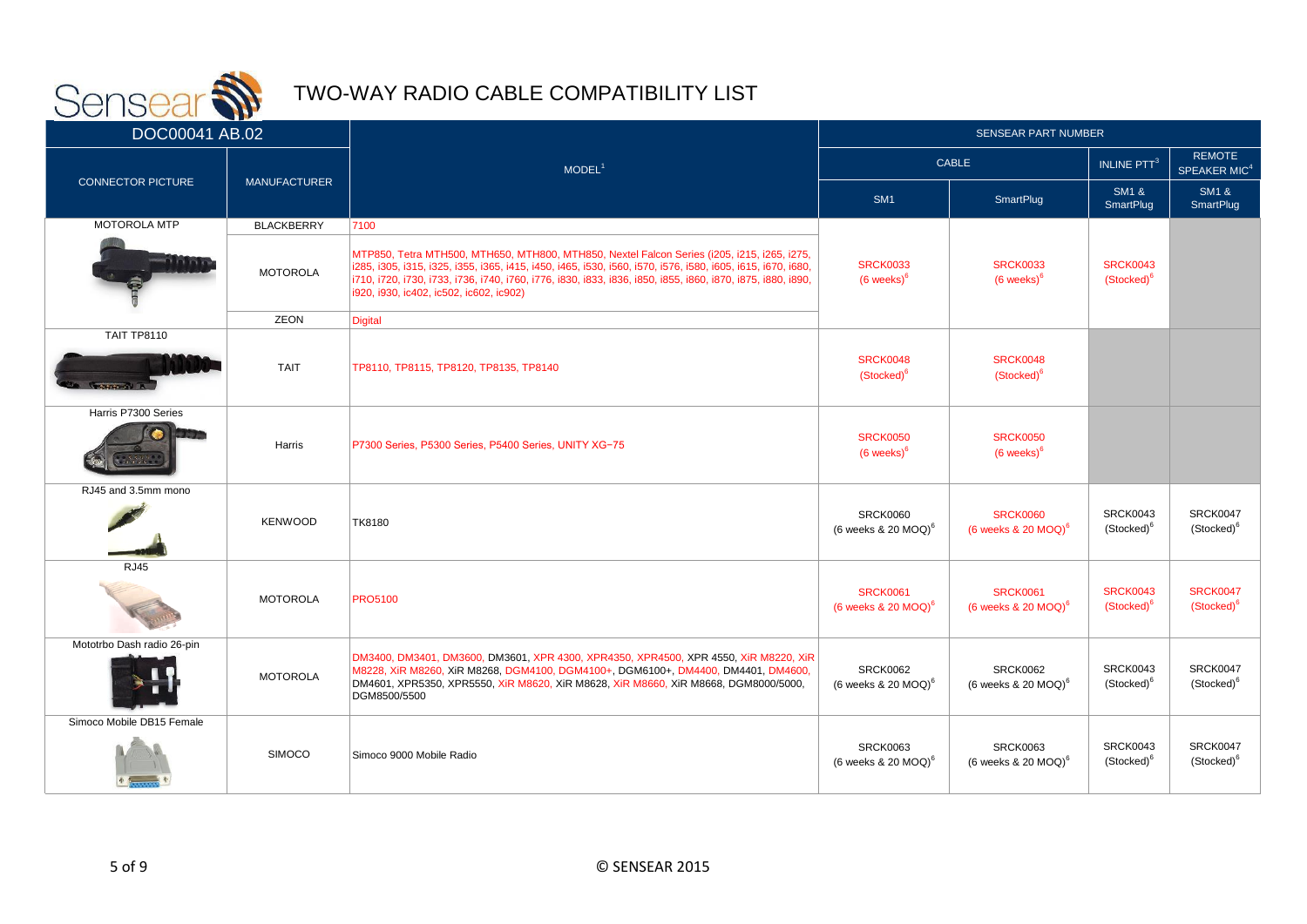

| <u>and the same state of the same state</u><br>DOC00041 AB.02 |                     |                                                                                                                                                                           | <b>SENSEAR PART NUMBER</b>                            |                                               |                                           |                                           |
|---------------------------------------------------------------|---------------------|---------------------------------------------------------------------------------------------------------------------------------------------------------------------------|-------------------------------------------------------|-----------------------------------------------|-------------------------------------------|-------------------------------------------|
|                                                               |                     | MODEL <sup>1</sup>                                                                                                                                                        | <b>CABLE</b>                                          |                                               | INLINE PTT <sup>3</sup>                   | <b>REMOTE</b><br>SPEAKER MIC <sup>4</sup> |
| <b>CONNECTOR PICTURE</b>                                      | <b>MANUFACTURER</b> |                                                                                                                                                                           | SM <sub>1</sub>                                       | SmartPlug                                     | <b>SM1 &amp;</b><br>SmartPlug             | <b>SM1 &amp;</b><br>SmartPlug             |
| Hytera PD78X                                                  | Hytera              | PD78X, PD70X, PD70XG, PD78XG, PD88XT, PT580, PT580H                                                                                                                       | <b>SRCK0065</b><br>(6 weeks $\&$ 20 MOQ) <sup>6</sup> | <b>SRCK0065</b><br>(6 weeks $& 20$ MOQ) $^6$  | <b>SRCK0043</b><br>(Stocked) <sup>6</sup> |                                           |
| Motorola DP2000 Series                                        | <b>MOTOROLA</b>     | DP2000 Series (DP2400, DP2600), XPR3000 Series (XPR3300, XPR3500), DP3441, XiR P6600,<br>XiR P6620, XiR E8608, XiR E8600, DEP550, DEP570, DGP8050 ELITE, MTP3100, MTP3250 | <b>SRCK0066</b><br>(6 weeks $& 20$ MOQ) <sup>6</sup>  | <b>SRCK0066</b><br>(6 weeks $& 20$ MOQ) $^6$  | <b>SRCK0043</b><br>(Stocked) <sup>6</sup> | <b>SRCK0047</b><br>(Stocked) <sup>6</sup> |
| Sonim 4-Pole 3.5mm with In-line PTT                           | SONIM               | XP5560                                                                                                                                                                    | <b>SRCK0069</b><br>(6 weeks $& 20$ MOQ) <sup>6</sup>  | SRCK0069<br>(6 weeks $& 20$ MOQ) <sup>6</sup> |                                           |                                           |
| Sensear SR External PTT                                       | SENSEAR             | SM1xSR, SDP                                                                                                                                                               | <b>SRCK0070</b><br>(Stocked) <sup>6</sup>             |                                               |                                           |                                           |
| ICOM 2-PIN For Aviation Radio                                 | <b>ICOM</b>         | A15, A6, A24                                                                                                                                                              | <b>SRCK0075</b><br>(6 weeks & 20 $MOQ$ ) <sup>6</sup> |                                               |                                           |                                           |
| SEPURA STP9000<br>WITH INLINE PTT                             | <b>SEPURA</b>       | <b>STP9000</b>                                                                                                                                                            | SRCK079<br>(6 weeks $& 20$ MOQ) <sup>6</sup>          | SRCK079<br>(6 weeks $& 20$ MOQ) <sup>6</sup>  |                                           |                                           |
| TA5 Adapter                                                   |                     | Alternative solution for some radios already have TA5 connector attached. Cable length is<br>$ 280$ mm(straight)+260(coil) = 540mm (21in)                                 | <b>SRCK0100</b><br>$(6$ weeks) $6$                    | <b>SRCK0100</b><br>$(6$ weeks) $6$            |                                           |                                           |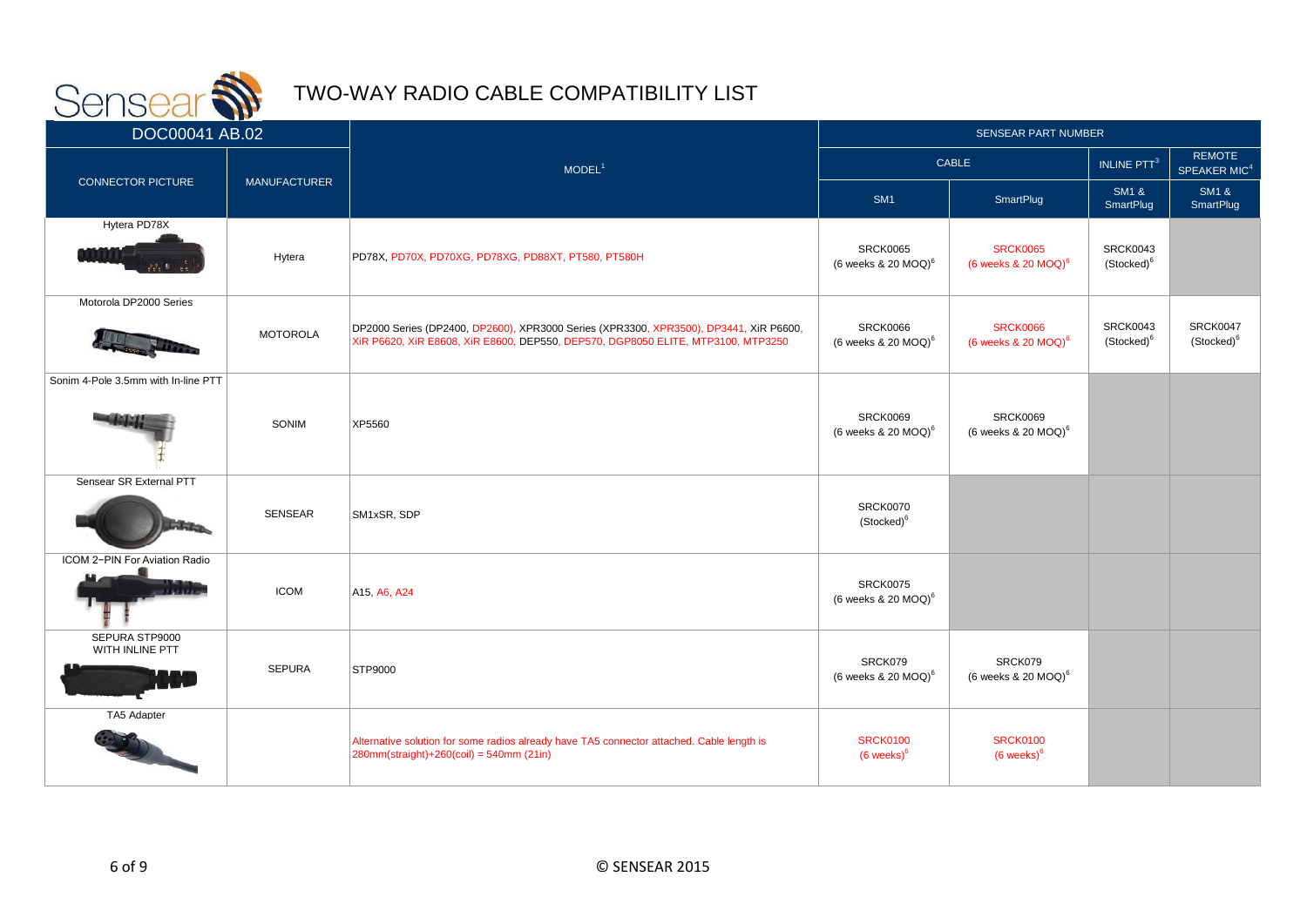

| <u>and the second second in the second second in the second second in the second second in the second second in the second second in the second second in the second second in the second second in the second second in the sec</u><br>DOC00041 AB.02 |                                     |                                                                                                                 | <b>SENSEAR PART NUMBER</b>                |                                           |                                           |                                           |
|--------------------------------------------------------------------------------------------------------------------------------------------------------------------------------------------------------------------------------------------------------|-------------------------------------|-----------------------------------------------------------------------------------------------------------------|-------------------------------------------|-------------------------------------------|-------------------------------------------|-------------------------------------------|
|                                                                                                                                                                                                                                                        |                                     | MODEL <sup>1</sup>                                                                                              | CABLE                                     |                                           | INLINE PTT <sup>3</sup>                   | <b>REMOTE</b><br>SPEAKER MIC <sup>4</sup> |
| <b>CONNECTOR PICTURE</b>                                                                                                                                                                                                                               | <b>MANUFACTURER</b>                 |                                                                                                                 | SM <sub>1</sub>                           | <b>SmartPlug</b>                          | <b>SM1 &amp;</b><br><b>SmartPlug</b>      | <b>SM1 &amp;</b><br>SmartPlug             |
| 2.5mm & 3.5mm mono                                                                                                                                                                                                                                     | <b>UNIDEN</b>                       | UH040XR                                                                                                         | <b>SRCK0103</b>                           | <b>SRCK0103</b>                           | <b>SRCK0054</b>                           | <b>SRCK0056</b>                           |
|                                                                                                                                                                                                                                                        | <b>ICOM</b>                         | IC-4088A, IC-4088E                                                                                              | $(6$ weeks) $6$                           | $(6$ weeks) $6$                           | (Stocked) <sup>6</sup>                    | $(6$ weeks) $6$                           |
| 3.5mm 4-pole                                                                                                                                                                                                                                           | Simoco                              | <b>TSP</b>                                                                                                      | <b>SRCK0113</b><br>$(6$ weeks) $6$        | <b>SRCK0113</b><br>$(6$ weeks) $6$        | <b>SRCK0043</b><br>(Stocked) <sup>6</sup> | <b>SRCK0047</b><br>(Stocked) <sup>6</sup> |
| Vertex VX-900                                                                                                                                                                                                                                          | <b>VERTEX</b>                       | MH-360M, MH-450M, MH-50A7A, VH-110, VH-115M. VH-120, VH-130, VH215M, VH-225M,<br>VX-600, VX-800, VX-900, VX-530 | <b>SRCK0119</b><br>$(6$ weeks) $6$        | <b>SRCK0119</b><br>$(6$ weeks) $6$        | <b>SRCK0043</b><br>(Stocked) <sup>6</sup> | <b>SRCK0047</b><br>(Stocked) <sup>6</sup> |
| 2.5mm Stereo                                                                                                                                                                                                                                           | <b>UNIDEN</b>                       | UH-043, UH-047, UH-049, UH-060, UH-064, GPS205, 065, 066, 067, UH710, UH720, UH820                              | <b>SRCK0128</b><br>(Stocked) <sup>6</sup> | <b>SRCK0128</b><br>(Stocked) <sup>6</sup> | <b>SRCK0054</b><br>(Stocked) <sup>6</sup> | <b>SRCK0056</b><br>$(6$ weeks) $6$        |
| 2.5mm Stereo                                                                                                                                                                                                                                           | <b>UNIDEN</b>                       | UH-073SX, UH-075, UH-076, UH-078SX, Altantis 250, Altantis 260, Voyager, MHS350, MHS450,<br>MHS550, Mystic      | <b>SRCK0129</b><br>(Stocked) <sup>6</sup> | <b>SRCK0129</b><br>(Stocked) <sup>6</sup> | SRCK054<br>(Stocked) <sup>6</sup>         | <b>SRCK0056</b><br>$(6$ weeks) $6$        |
| Macom MRK<br>$\bigcirc$                                                                                                                                                                                                                                | HARRIS / MACOM /<br>TYCO / ERICSSON | MRK, LPE200, PRISM, EDACS                                                                                       | <b>SRCK0134</b><br>$(6$ weeks) $6$        | <b>SRCK0134</b><br>$(6$ weeks) $6$        | <b>SRCK0043</b><br>(Stocked) <sup>6</sup> | <b>SRCK0047</b><br>(Stocked) <sup>6</sup> |
| Nokia EADS                                                                                                                                                                                                                                             | Nokia                               | THR880i, THR850, THR880, THR880i Light                                                                          | SRCK0132+SRC0054<br>$(6$ weeks $)^6$      | SRCK0132+SRC0054<br>$(6$ weeks) $6$       |                                           |                                           |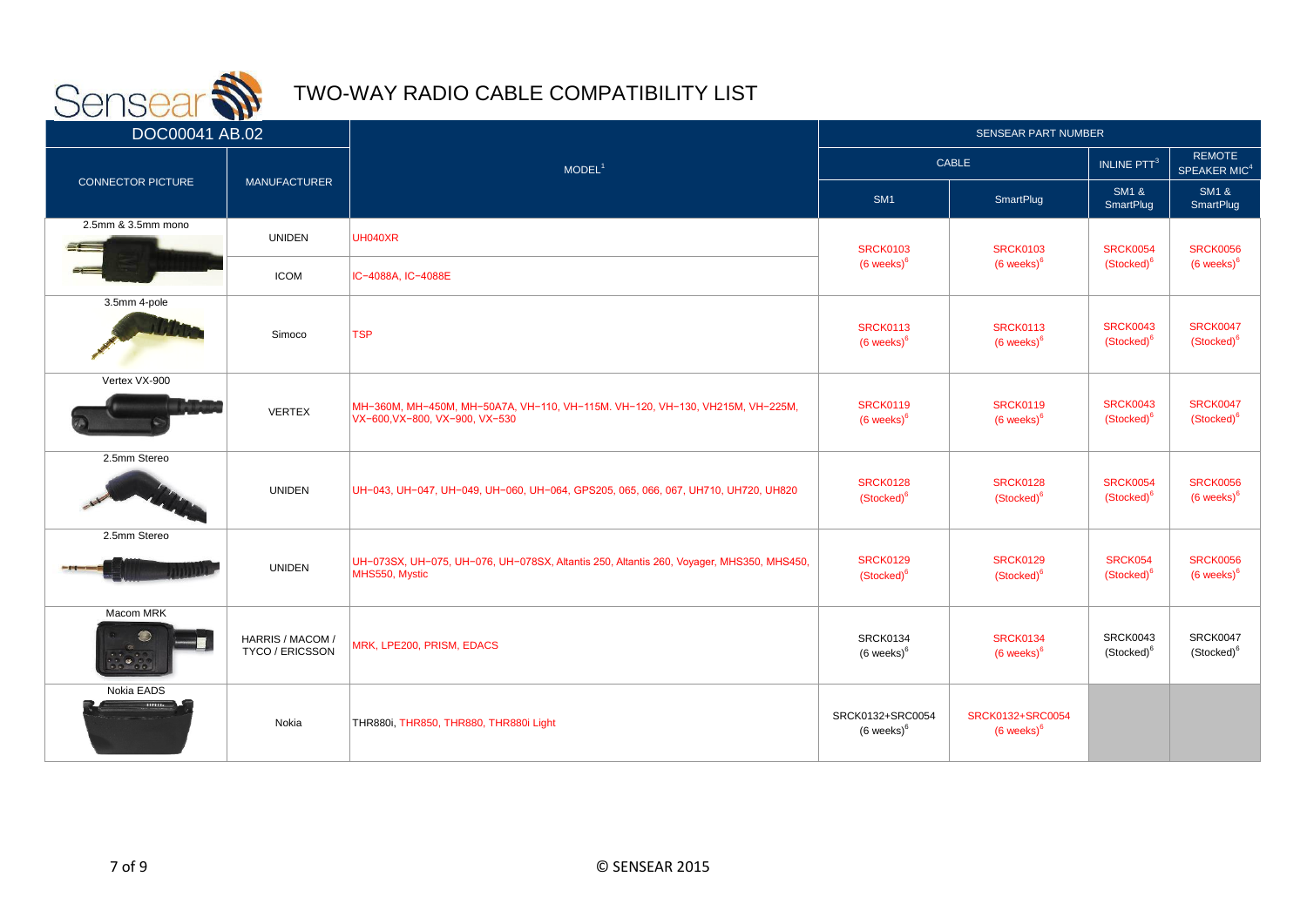

| <u>and the second second second second second second second second second second second second second second second second second second second second second second second second second second second second second second sec</u><br>DOC00041 AB.02 |                                       |                                                                                                                                                                                                                                                       | <b>SENSEAR PART NUMBER</b>                |                                           |                                           |                                           |
|--------------------------------------------------------------------------------------------------------------------------------------------------------------------------------------------------------------------------------------------------------|---------------------------------------|-------------------------------------------------------------------------------------------------------------------------------------------------------------------------------------------------------------------------------------------------------|-------------------------------------------|-------------------------------------------|-------------------------------------------|-------------------------------------------|
|                                                                                                                                                                                                                                                        |                                       | MODEL <sup>1</sup>                                                                                                                                                                                                                                    | <b>CABLE</b>                              |                                           | INLINE PTT <sup>3</sup>                   | <b>REMOTE</b><br>SPEAKER MIC <sup>4</sup> |
| <b>CONNECTOR PICTURE</b>                                                                                                                                                                                                                               | <b>MANUFACTURER</b>                   |                                                                                                                                                                                                                                                       | SM <sub>1</sub>                           | <b>SmartPlug</b>                          | <b>SM1 &amp;</b><br><b>SmartPlug</b>      | <b>SM1 &amp;</b><br>SmartPlug             |
| Harris P7100 Series                                                                                                                                                                                                                                    | <b>HARRIS</b>                         | P7100 Series, Jaguar 700P, P5100 Series, P5200 Series, P7200 Series                                                                                                                                                                                   | <b>SRCK0135</b><br>$(6 \text{ weeks})^6$  | <b>SRCK0135</b><br>$(6$ weeks) $6$        | <b>SRCK0043</b><br>(Stocked) <sup>6</sup> | <b>SRCK0047</b><br>(Stocked) <sup>6</sup> |
| Motorola 2.5mm single pin                                                                                                                                                                                                                              | Motorola                              | XTR446, Single Pin For FRS/GMS/GMRS "talkabout" radios, T270, T280, T289, T5100, T5200,<br>T5300, T5320, T5400, T5410, T5420, COBRA series radios: FRS 5512, 5522, T5800, 5820, 6200,<br>6210, 6220, 6250, 6300, 6320, 6400, T7200 series, FR50, FR60 | <b>SRCK0136</b><br>$(6 \text{ weeks})^6$  | <b>SRCK0136</b><br>$(6$ weeks) $^6$       | <b>SRCK0054</b><br>(Stocked) <sup>6</sup> | <b>SRCK0056</b><br>$(6$ weeks) $6$        |
| Tait Orca 5000 Series                                                                                                                                                                                                                                  | <b>TAIT</b>                           | Tait Orca 5000 Series                                                                                                                                                                                                                                 | <b>SRCK0137</b><br>$(6$ weeks) $6$        | <b>SRCK0137</b><br>$(6$ weeks) $6$        | <b>SRCK0043</b><br>(Stocked) <sup>6</sup> | <b>SRCK0047</b><br>(Stocked) <sup>6</sup> |
| 3.5mm 4-pole with thread<br>- 30                                                                                                                                                                                                                       | <b>HORIZON</b>                        | HX370S, HX400                                                                                                                                                                                                                                         | <b>SRCK0154</b><br>(Stocked) <sup>6</sup> | <b>SRCK0154</b><br>(Stocked) <sup>6</sup> | <b>SRCK0054</b><br>(Stocked) <sup>6</sup> | <b>SRCK0056</b><br>$(6$ weeks) $6$        |
| <b>Bendix DPH</b>                                                                                                                                                                                                                                      | <b>BENDIX KING</b>                    | DPHX 5201X, DPH, LPH, GPH Series                                                                                                                                                                                                                      | <b>SRCK0202</b><br>$(6$ weeks) $6$        | <b>SRCK0202</b><br>$(6$ weeks) $6$        | <b>SRCK0043</b><br>(Stocked) <sup>6</sup> | <b>SRCK0047</b><br>(Stocked) <sup>6</sup> |
|                                                                                                                                                                                                                                                        |                                       | WIRED COMMUNICATION CONNECTOR <sup>5</sup>                                                                                                                                                                                                            |                                           |                                           |                                           |                                           |
|                                                                                                                                                                                                                                                        | <b>SEPURA</b>                         | <b>STP8000</b>                                                                                                                                                                                                                                        | <b>SRCK0156</b><br>$(6 \text{ weeks})^6$  |                                           | <b>SRCK0043</b><br>(Stocked) <sup>6</sup> | <b>SRCK0047</b><br>(Stocked) <sup>6</sup> |
| <b>A</b>                                                                                                                                                                                                                                               | <b>MINE SITE</b><br><b>TECHNOLOGY</b> | <b>MP70</b>                                                                                                                                                                                                                                           | <b>SRCK0007</b><br>(Stocked) <sup>6</sup> |                                           | <b>SRCK0043</b><br>(Stocked) <sup>6</sup> | <b>SRCK0047</b><br>(Stocked) <sup>6</sup> |